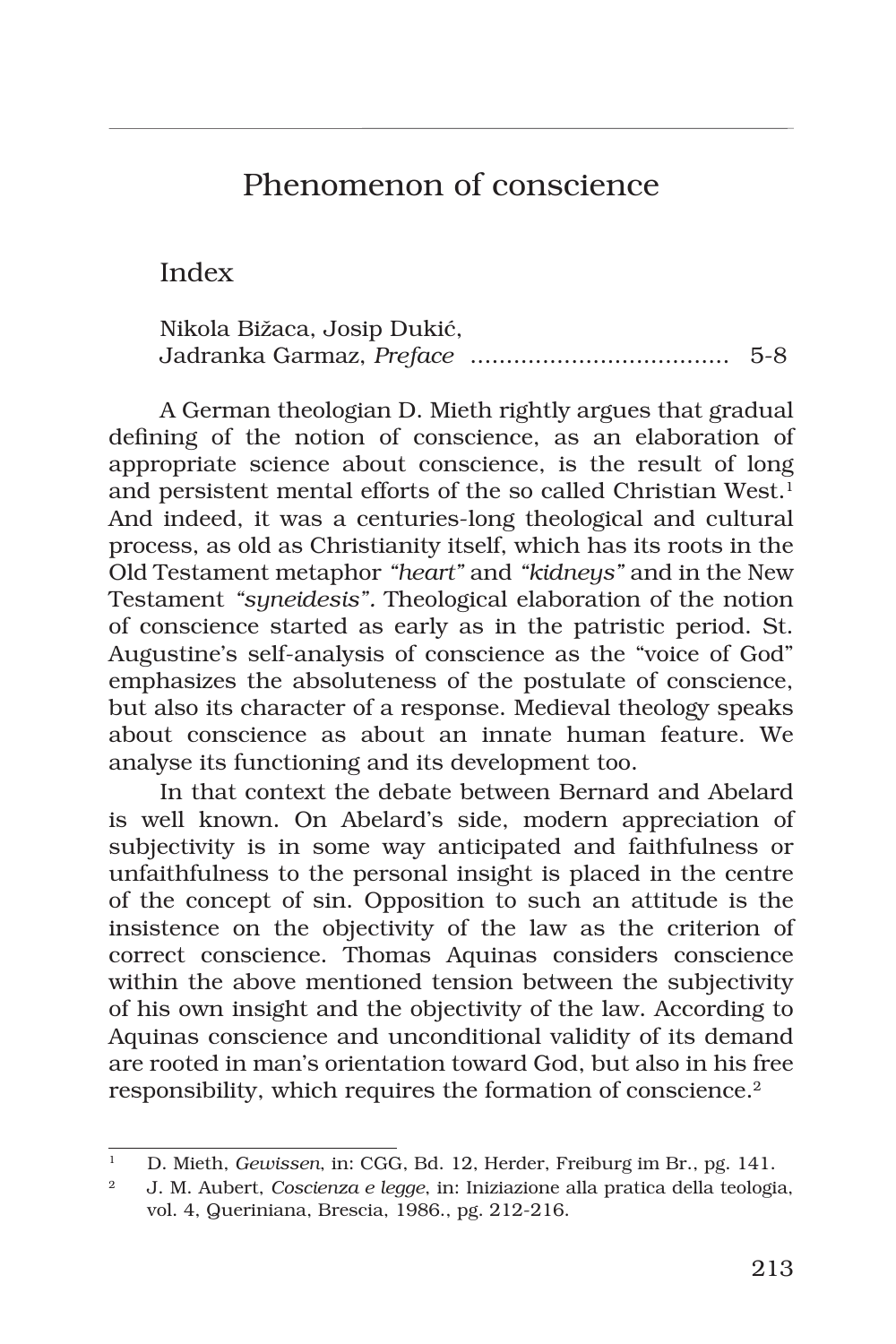In XIX and XX century, in the field of philosophy, psychology and sociology, the functioning and meaning of the phenomenon of conscience was intended to be interpreted without any relation to God. The answer of neo-scholasticism, which dominated up to II Vatican Council, was inappropriate. Interpreting the classical scholastics in a simplified manner, neo-scholastics emphasizes one-sidedly the objectivity of the truth incorporated into a closed system of chained rules that norm as many predicted situations as possible. Such an approach to conscience is still evident in the preparatory documents of II Vatican Council. In the neo-scholastically intoned draft of the dogmatic constitution on moral order, conscience was reduced to the function of reinterpreting and accepting the moral order presented by series of positive norms and rules.<sup>3</sup> The authors of that draft seem to have overlooked all the complexity of the phenomenon of conscience, which was partly perceived even by high scholastics. Here we draw distinction between the "fundamental conscience" as the ability to distinguish between good and bad, and "actual or functional conscience" which actualizes that distinguishing in a concrete situation. Freedom of conscience and especially freedom of worship was, of course, unacceptable for the authors of that text!

II Vatican Council, on the contrary, has put the subjective character of the person in the centre.<sup>4</sup> Conscience is no longer described as predominantly passive reading of normative rules, but as an engaged receptive-creative event of existential searching, trying to discover how one can, individually choosing in a given situation, realize love for God and the neighbour as the centre of the Gospel, how to imitate Christ, i.e. how to respond to the supreme call to build up the Kingdom.<sup>5</sup> Conscience, as the last resort of personal moral engagement and searching for the value integrity of any person, whether a Christian or non-

<sup>3</sup> K. Golser, *Gewissen und objektive Sittenordnung*, *Zum Begriff des Gewissens in der neueren katholischen Moraltheologie*, (WBTh 48), Wiener Dom-Verlag 1975, Wien, 1975., pg. 16-36.

<sup>4</sup> *GS* 16; *DH.*

<sup>5</sup> E. Chiavacci, *Teologia morale*, vol 1, Cittadella, Assisi 1979, pg. 128-129.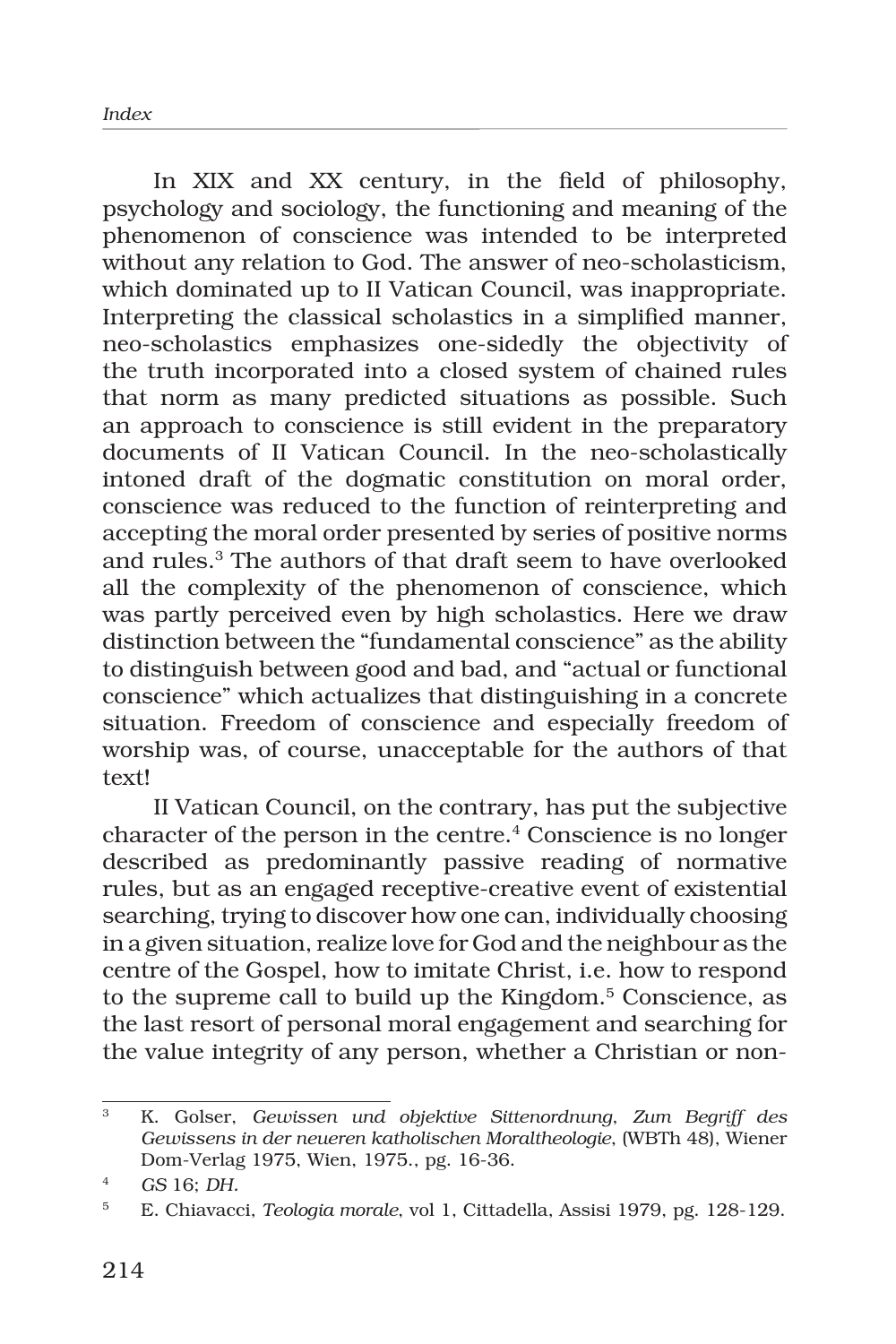Christian, becomes the foundation of religious freedom at the Council, and one of the strongholds of dialogical evaluation and encounter of the Catholic community with religions.

The Council detachment from the one-sidedness of a "perceptivistic" neo-scholastic approach met, and has been still meeting, explicitly or implicitly, with the disapproval of Lefebvre-thinking church circles. On the other hand, the post- Council debate has indicated certain inadequacies of the Council speech about conscience. So, for example, J. Ratzinger very soon pointed out, among other things, the lack of appreciation of philosophy and humanistic-scientific insights.<sup>6</sup> The post-Council debate, both on the level of theology and on the level of teaching interventions, is now facing two major interpretation challenges of civilization character. The exaggerated trendy individualism starts from the "autoreferential" understanding of conscience, as of "my conscience". Such understanding is guided by a subjective desire in the function of self-realization and without taking into account the other, especially the transcendent moment. Another great challenge comes from ever growing reductivism of some sciences which reduces the conscience to its conditionality, i.e. to its evolutionary functionality. Conscience is described as a mere epiphenomenological expression of physical factors which form and enable its functioning. Its fundamental meaning is valued exclusively as psychological schematism necessary for a successful evolutionary adaptation to reality.

Theological answers to these fundamental cognitive reductionisms and challenges are multiplying daily. Therefore, the International Theological Symposium, held on 22<sup>nd</sup> and 23<sup>rd</sup> of October 2010 at the Theological Faculty in Split, University of Split, tried to give an inevitably fragmentary presentation of some actual approaches and evaluations of the phenomenon of conscience, but also tried to mediate an interdisciplinary insight into the current standard Catholic speech about conscience.

<sup>6</sup> J. Ratzinger, *Kommentar zum Gaudium et Spes*, in: Das Vatikanische Konzil, LThK, Bd. III, Herder, Freiburg, 1968, pg. 328-331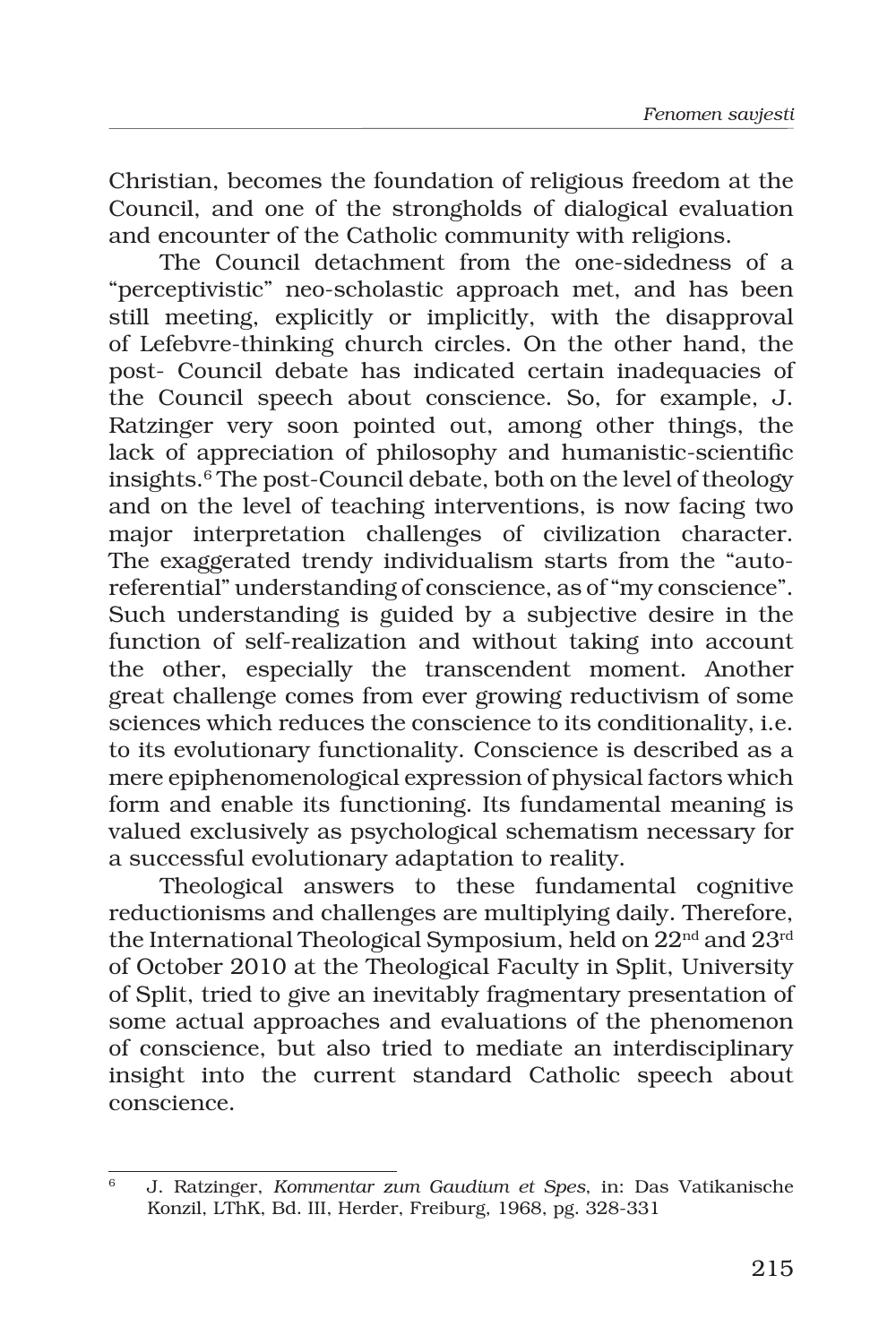In the introductory presentation A. Vučković (Split) analyzes three philosophical approaches to the phenomenon of conscience (Socrates, M. Heidegger, H. Arrendt). Although the views of Heidegger and Arrendt about the meaning and function of conscience do not postulate an explicit link of conscience and transcendentally divine reality, an unambiguous communication of their evaluation of conscience is evident. In his presentation I. Živković (Zagreb) talked about the way in which some of the influential authors and schools of modern and contemporary psychology, such as psychoanalytical, behaviouristic, humanistic and cognitive approach, interpret the genesis, role and functioning of the phenomenon of conscience. The analysis of M. Vidović (Split) offers the Biblical foundation of conscience. Conscience, understood biblically, can be described as a mediating instance thanks to which the objectively-principled God's will is transformed into a subjective rule appropriate to the particular situation of human subject.

The presentation of E. Schockenhoff (Freiburg) is dedicated to a specifically Catholic moral-theological approach to conscience. Along with classical approaches to conscience throughout the history of theology and also some current approaches to conscience, the author focuses on the presentation and evaluation of the "creative nature of conscience". He shows that "creative conscience" is the most appropriate instrument for living the Gospel in the new living conditions.

I. Raguž (Đakovo) covers the issue of conscience in theological-dogmatic terms. Describing the meaning and functioning of conscience from Trinitarian-analogical and historical-salvific point of view, the author sees in the scope of Church a privileged place of not only the primary realization of conscience, but also a place of its "expansion", formation and growth.

In his work A. Bucher (Salzburg) first gives a brief historical review of the theme of conscience in the Catholic religious pedagogy up to the contemporary crisis of conscience. Since the recent Catholic pedagogy is understood interdisciplinary and also adopts the relevant knowledge of social science and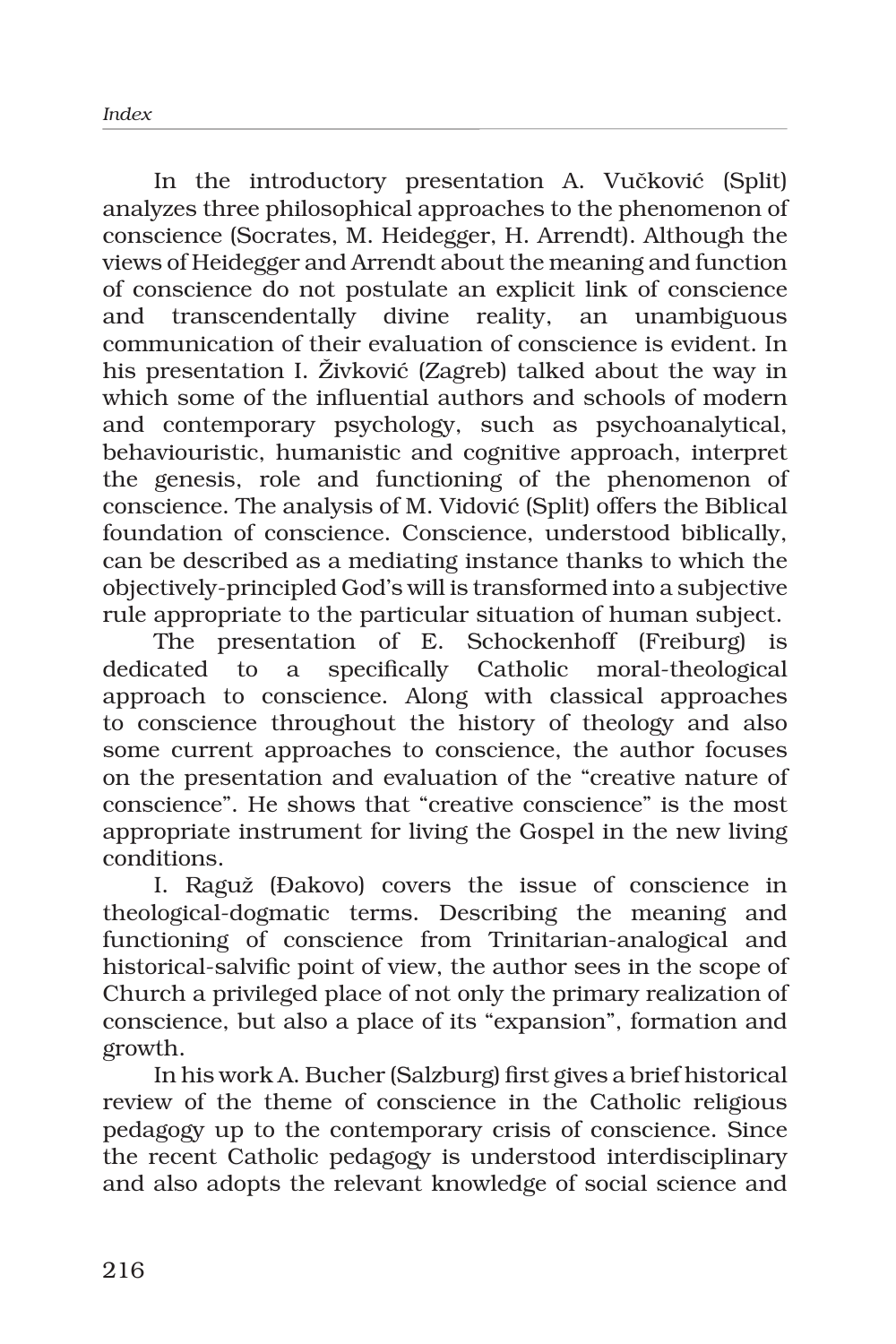humanities, the author wonders what we know concretely about the development of conscience. In the third part the author offers a few theses for the appropriate formation of conscience the aim of which is the formation of responsible conscience.

Two final contributions deal with the reception of the concept of conscience at the level of two undoubted expressions of contemporary cultural scene. So, L. Baugh (Rome) shows, on the basis of an analysis of some artistic and intellectually engaged films, the creative exuberance in the film approaches to the phenomenon of conscience, but also the recognizabilty of various philosophical and religious influences that characterize the discourse on ethics and conscience within the respective film narratives. The text of B. Vidović (Split) deals with the logotherapy of V. Frankl under the aspect of studying the role and functioning of conscience within the therapeutic process of identifying and accepting the meaning of life.

All in all, the outcome of the symposium presentations of actual discussions and their range on the theme of conscience leads to the conclusion that the history of thought and perception of conscience is going on in society and the Church and that contemporary scientific insights and new ethical issues require from theology further plunging into the nature, meaning, functioning and methods of forming conscience.

|  |                           | Ante Vučković, Silent voice of conscience: three philosophical |  |  |
|--|---------------------------|----------------------------------------------------------------|--|--|
|  |                           |                                                                |  |  |
|  | Original scientific paper |                                                                |  |  |

# *Summary*

Conscience is a voice, a silent voice. It is the most unusual of all voices. It can be the most important voice if man attaches that importance to it. And it can be silenced, too, and from a silent voice become a dead voice. Understanding the voice of conscience ranges from God's voice in man to the voice of the ideology the man becomes subjected to. It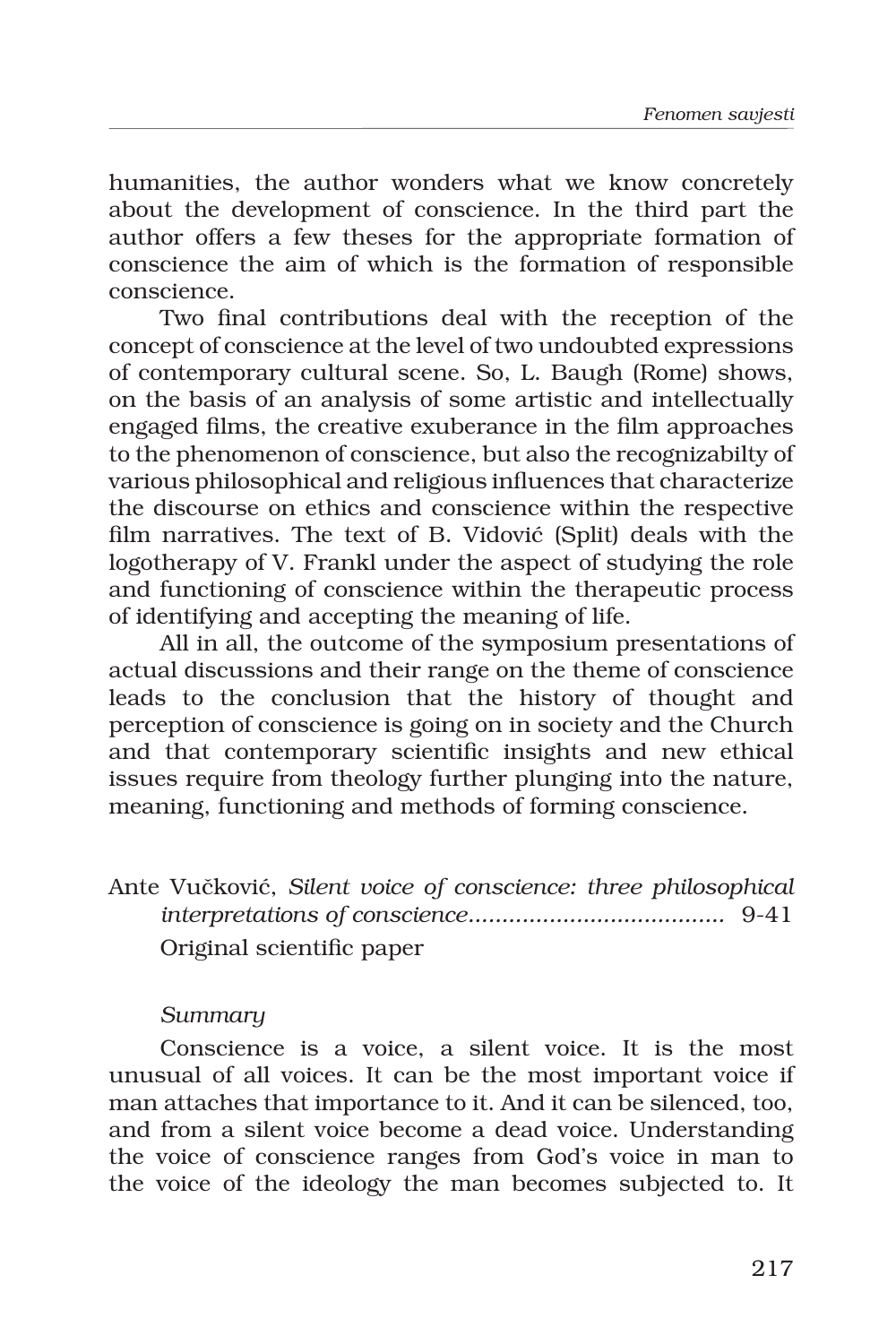is therefore necessary to interpret it. The author has chosen three philosophical interpretations of the voice of conscience: Plato's, Socrates', primarily the one from Socrates' defence, and then Martin Heidegger's and Hannah Arendt's. This approach enables getting closer to the phenomenon of conscience from different aspects. Socrates sees his own uniqueness in that voice that he hears. Whatever he is doing and what he is becomes inseparable from the voice of conscience. For Heidegger the phenomenon of conscience is the voice of Dasein which strikes the one beyond hope in his inauthenticity and awakens him to authenticity. Hannah Arendt faces with the phenomenon of the impotence of conscience to resist the cooperation with totalitarianism on the one hand, and with the phenomenon of conscience that works within the ideology on the other hand. This is particularly shown in the example of Eichmann, whose trial she monitored and described in the book Eichmann in Jerusalem. This leads her to the search for an efficient power which is able to resist the historical gusts of totalitarianism. She does not recognize that power in conscience, but in thinking. While conscience easily adapts to ideology and goes on living recklessly, active thinking, by which an individual is able to shape his/her life, is able to resist what he/she finds immoral or inhuman, regardless of the beliefs of the majority and views of the ideology. These three interpretations of conscience may help the one who wants to expose to the questions of conscience within the believers relationship with God.

Eberhardt Schockenhoff, *Essence and Function of Conscience from the Standpoint of Catholic Moral Theology* ......43-59 Original scientific paper

# *Summary*

Traditionally philosophy and theology dealt with the *judgment* of conscience, but nowadays the term *decision*  of conscience is used. That linguistic change indicates the difficulty that calling to one's own conscience is used for exempting oneself from moral commitment, for example in the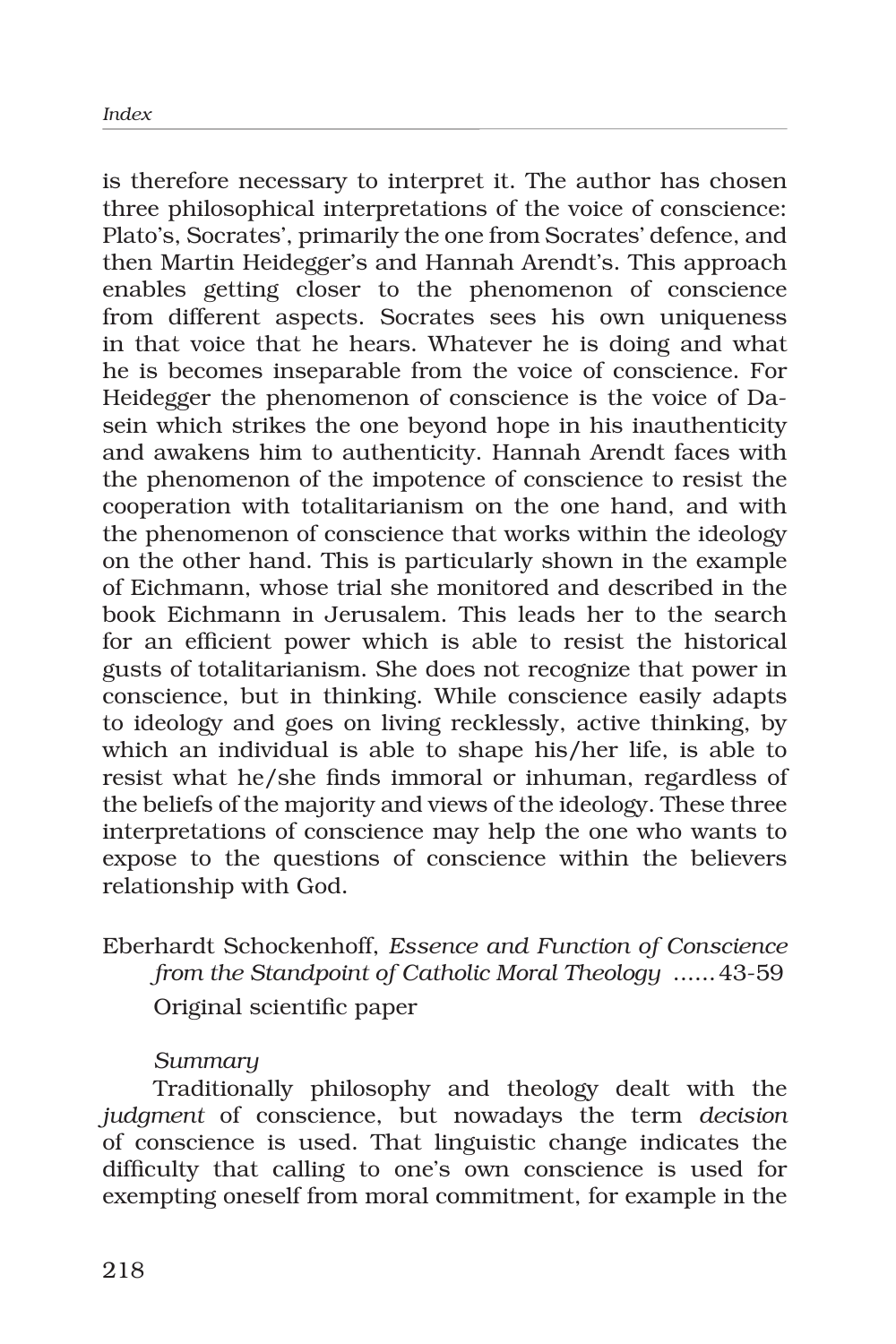case of abortion. If conscience wants to be the last committing judgmental factor, it has to be associated with ethical i.e. moral norms.

St. Augustine understands conscience as the voice of God in man. Encounter between God's call and human response occurs in conscience. St. Thomas Aquinas describes conscience as an innate moral judgmental power. It is *applicatio notitiae ad actum,* i.e. it checks one's own past or future act with regard to habitual moral knowledge.

Contemporary moral theology uses the term *creative conscience.* It applies the universally valid moral norms to concrete situations. Namely, the norm as such performs only an outline function, because it must have a certain degree of abstraction so that it could be applicable to as many cases as possible. The task of conscience is not primarily of dispensative but of creative nature in the sense that, in the frame of moral norms, it evaluates the past activities and reveals the possibilities of future activities.

The Beatitudes and antitheses in the Sermon on the Mount (Mt 5-7) are in fact the binding, orientation standards for a Christian. By means of his/her creative conscience he/ she will be discovering how to act according to the Gospel in new living contexts.

Anton Bucher, *Conditioned reflex of fear or human core? Conscience in Catholic pedagogy* ................... 61-74 Conference paper

### *Summary*

Conscience has always been one of the central topics of the Catholic religious pedagogy. In this work the author first presents a brief historical review of the theme of conscience in the Catholic religious pedagogy up to the contemporary crisis of conscience. Since the recent Catholic religious pedagogy is considered as interdisciplinary and also adopts the relevant cognitions of social and human sciences, the author wonders what we specifically know about the development of conscience.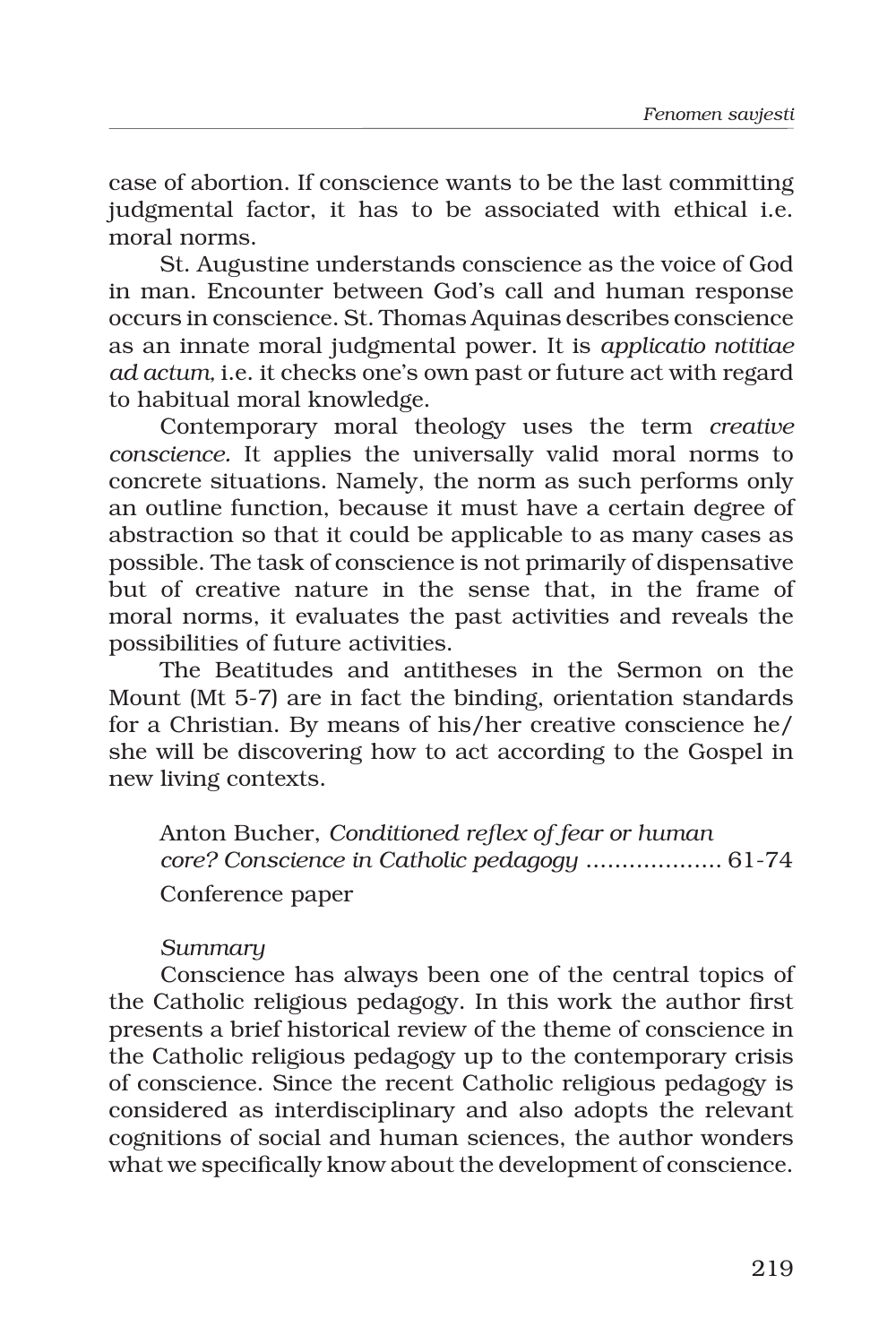In the third step he offers several theses for a suitable formation of conscience in order to raise a responsible conscience.

Ivica Raguž, *Church as a place of "extended conscience". Dogmatic-theological reflection on the relationship between Church and conscience* ........................................75-89 Review

### *Summary*

In the first part the article considers conscience in the context of totalitarian and democratic societies. It turns out that conscience is endangered as much in the former system as in the latter. Namely, conscience is always conditioned by a particular social frame, which may affect it in a positive or negative way. The second part deals with the role of Church in relation to conscience. The author is trying to view this role from the Trinitarian-theological and historical-redemptive aspect. Since all divine persons are one consciousness, and yet one divine consciousness is three-personal, it is realized through the relationship, through dialogue; so that, analogically viewed, we can say that conscience is a place of a personal touch with the truth, but again through the relationship with others, with the Church. Historical-salvific interpretation of conscience counts on the fact that every single person can reach the truth in his/her conscience, but also that, in the history of salvation, God has offered to man a special path to the truth, and that is Jesus Christ, i.e. the Church. The third part considers the relationship between the Church and conscience in the light of its three activities (martyria, liturgy, diakonia). At the time of a great danger from closing and narrowing of conscience, Church is and should be a place of "extended conscience", a place of true shaping, cherishing and growing of conscience, a place where the horizons of conscience will be permanently expanding, toward God and the neighbour.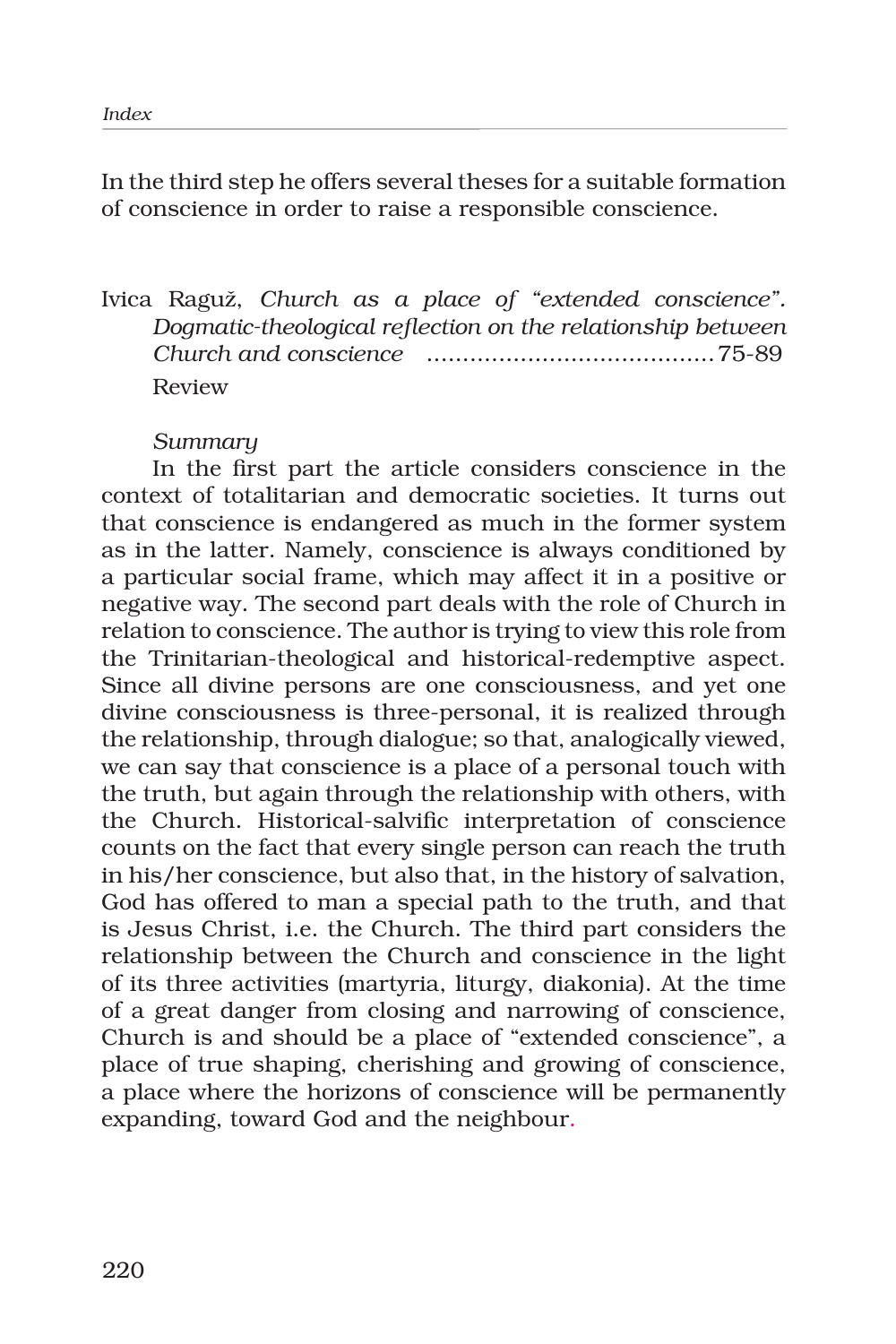Marinko Vidović, *Biblical Conception of Conscience (Standardized Judge of Human Behaviour)* ........... 91-134 Original scientific paper

## *Summary*

Starting from the origin of the term conscience, from its etymological meaning of the correlated and dynamic dimension, the author first establishes the specificity of biblical conception, according to which conscience is a complete person under the aspect of his/her responsibility to the ultimate reality – to God, and in the light of that ultimate reality.

In the following part the author first investigates the Old Testament and then the New Testament conception of conscience. As a synonym to the biblical term "heart", in the Old Testament, conscience is the person's ability to judge and evaluate himself/herself in the light of God's revelation and alliance. It expresses the person's responsibility to God, to whom he/she willingly recognizes to belong.

The term conscience is more frequent in the New Testament than in the Old, which is the result of a greater reliance on the Greek-Hellenistic thought. Thanks to Paul's writings, which the author investigates, the conception of conscience in the New Testament becomes clearer. First, one can see that Paul takes the term from general circulation and that he uses it depending on the addressees he is writing to, but at the same time enriches it with the Old Testament understanding and his own maturing in understanding God's saving work in Christ. To Paul, conscience is his inner inexorable judgment based on the harmony of different criteria, not only on cognition, but even more on the adoption of the proclamation of the Gospel. It is immersed into the dynamism of Chrstic love, and itself is subject to the Judgment of God. The judgment of conscience is final, theological, i.e., in the light of the purpose, and also of the truth as a basic belief about reality, it can be denoted as (in)correct. As such, the judgment of conscience is always a plural reality. To Paul, conscience is primarily a God-related dimension, but evangelically and christologically informed. Specifically Christian conscience is a reflection of Christian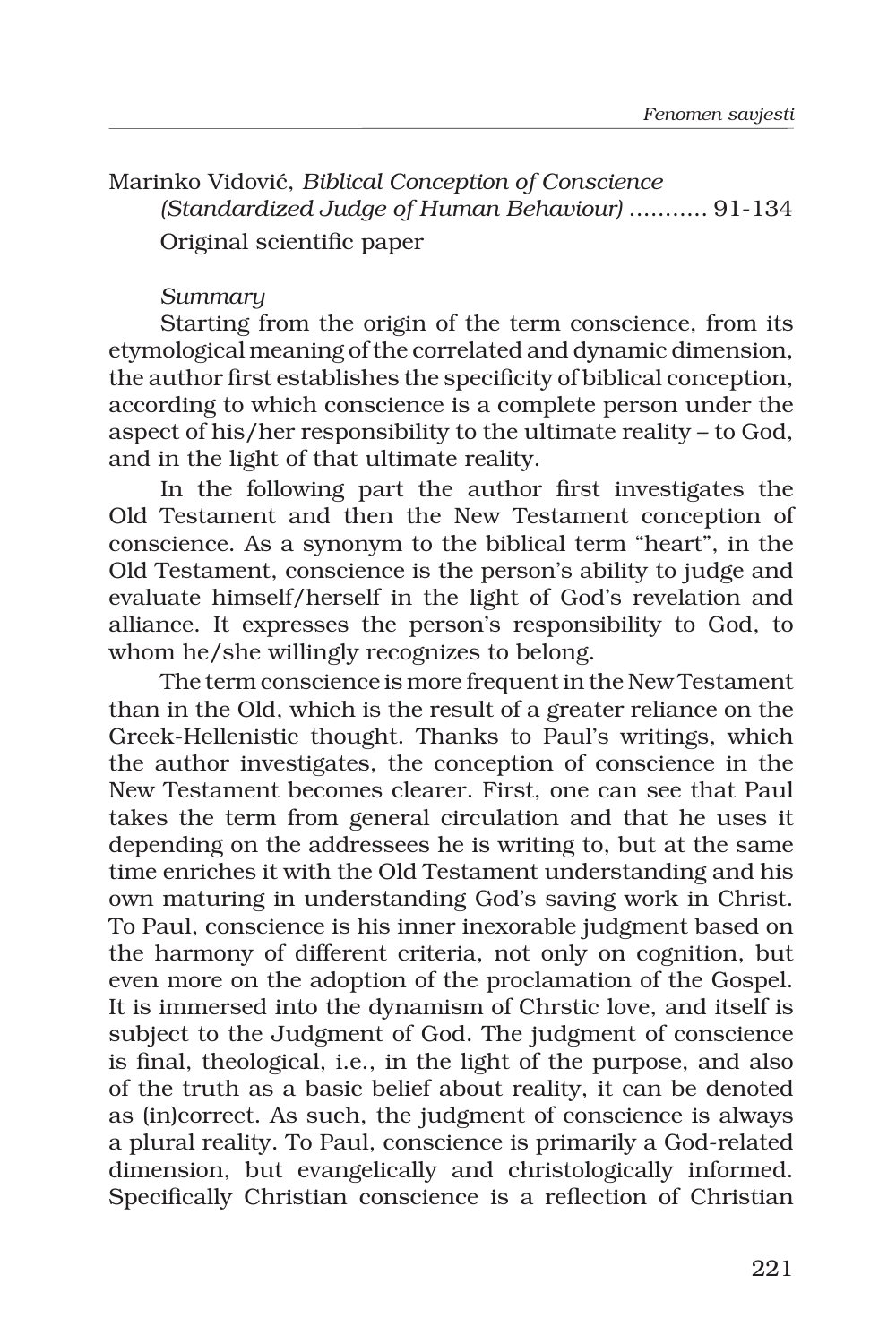insight into the situation in the world. It is a reflection of Christian knowledge about God and his requirements. Paul does not deny the conscience as a general human reality, but he always sees it in the relation to the external norm, from the public opinion to the proclamation of the Gospel as a God's saving offer in Christ.

In the post-Paul's writings we can see that conscience has become a symbol for an (in)correct Christian life, for an (in)consistent Christian existence. In Johannine writings, its judgment is explicitly and clearly subject to God's Judgment, which even goes beyond the person's reproaches of conscience. Thus, salvation does not depend only on the judgment of conscience.

In conclusion, the author summarizes the results of the investigations and emphasizes that it is correct to understand the conscience as a subjective norm of morality, but in the sense that it transforms the objective God's will into the person's subjective rule of behaviour.

# Ilija Živković, *Conscience as a component of a psychological approach to moral development*................135-171 Review

# *Summary*

Contemporary psychology is primarily interested in how a human being forms his/her conscience, and most of all how he/she comes to moral cognition and what the precondition for conscientious and moral behaviour is. Thus, when dealing with man in general and his way of thinking and taking up an attitude towards things and life, psychologists will first of all take into account the genetic inheritance, which greatly determines the characterological and psychological traits, emotions, intelligence and, of course, the affectivity of the relationship with parents, as well as the culture in which the man is born. On the other hand, they will emphasize the social conditioning of the person's development, which is able to change the genetically inherited *personality codes.*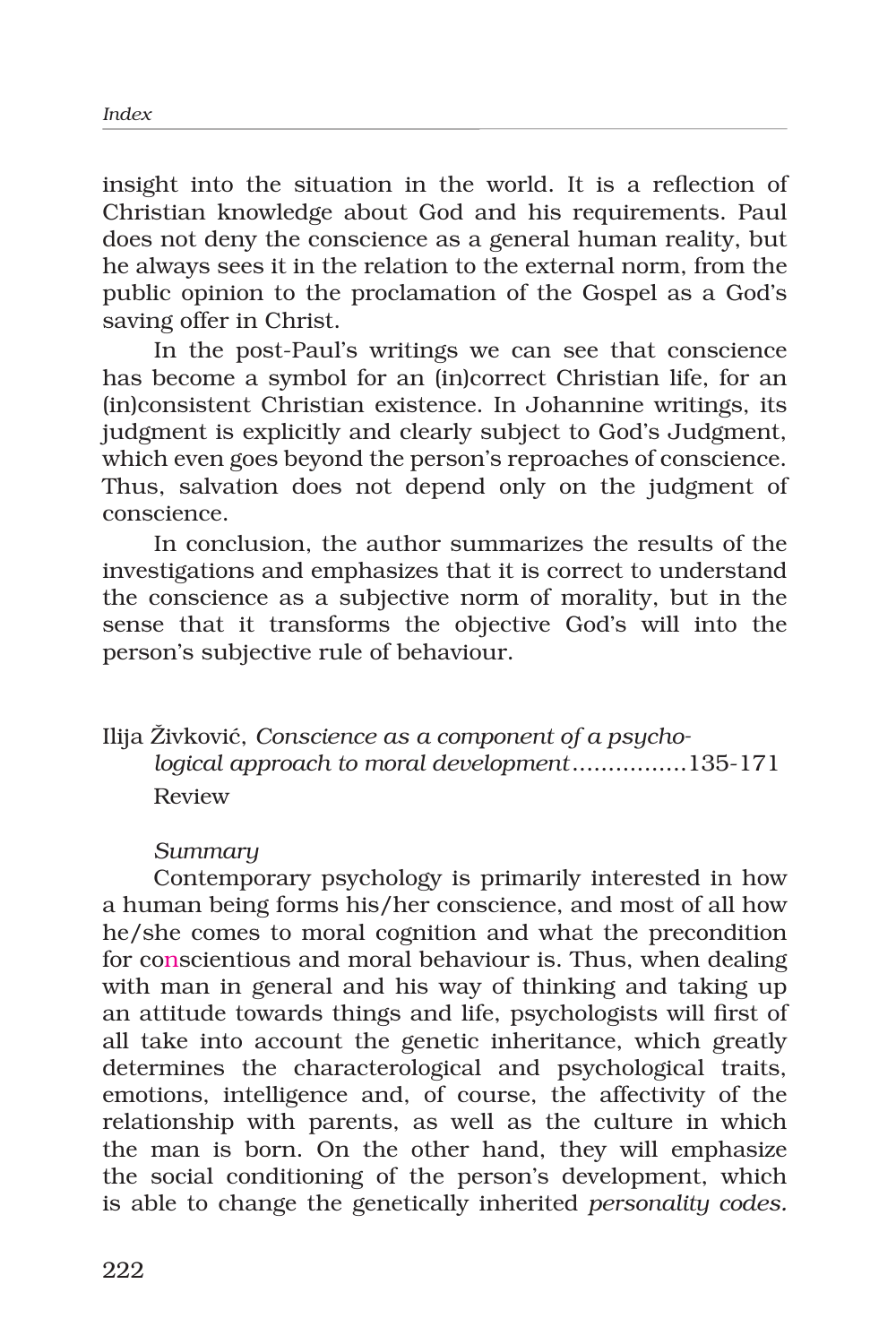In psychology, conscience is primarily treated as a concept of a broad spectrum of moral development. In most modern psychological researches the idea of conscience is found almost only in passing, as one of the dimensions of moral development. This work gives a review of psychological understanding of conscience in different psychological directions, with a special reference to psychoanalytical, behaviouristic, humanistic and cognitive approach. The work also includes contemporary researches focused on the foundations of creating a system of internalized moral principles with children.

Lloyd Baugh, *Ethics, Morality, Conscience and Cinema: A Fruitful Encounter* .......................................... 173-188 Review

#### *Summary*

So, L. Baugh (Rome) shows,

 On the basis of an analysis of some artistic and intellectually engaged films shown , the creative exuberance in the film approaches to the phenomenon of conscience, but also the recognizabilty of various philosophical and religious influences that characterize the discourse on ethics and conscience within the respective film narratives.

#### Boris Vidović, *Logotherapy and conscience. The role*

*of conscience in man's search for meaning* ......... 189-211 Review

### *Summary*

This article is trying to explain the role of conscience in logotherapy, a psychotherapeutic method of treatment developed by the Austrian psychiatrist Viktor Emanuel Frankl. On the basis of existential analysis, aimed at the anthropological studying of man by phenomenological-existential method, Frankl comes to the conclusion that spiritual dimension is the fundamental dimension of human existence, the one that